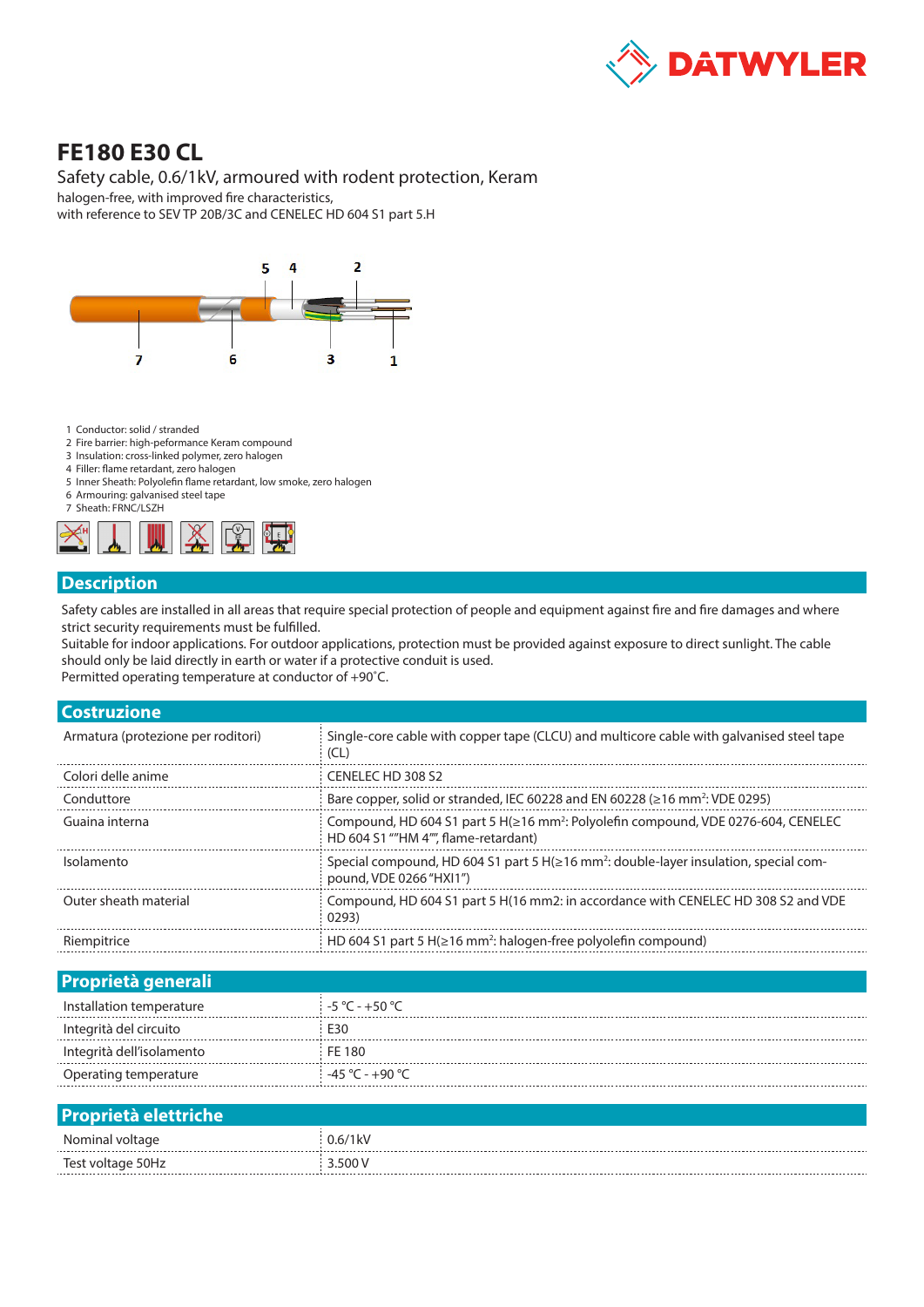

## **Proprietà meccaniche**

| Curvatura minima durante l'installazione<br>(anima singola) | $15 \times D$ |
|-------------------------------------------------------------|---------------|
| Curvatura minima durante l'installazione<br>(multicore)     | $12 \times D$ |
| Minimum bending radius permanent<br>(multi core)            | $12 \times D$ |
| Minimum bending radius permanent<br>'single core)           | $15 \times D$ |

#### **Standards**

| ----------                        |                                                                                                                                                                                                                       |
|-----------------------------------|-----------------------------------------------------------------------------------------------------------------------------------------------------------------------------------------------------------------------|
| Integrità del circuito (FE180)    | IEC 60331-11/-21 (180 minutes), VDE 0472-814 (FE180), BS 6387 C/W/Z, IEC 60331-1 (120<br>minutes), IEC 60331-2 (120 minutes), EN 50200 (PH120 minutes), VDE 0482-200 (PH120), VDE<br>0482-362, AREI-RGIE Art. 104-FR1 |
| Zero halogen no corrosive gases   | IEC 60754-1/-2, EN 60754-1/-2, VDE 0482-754-1/-2, AREI-RGIE Art.104-SA, SEV TPV11                                                                                                                                     |
| Flame Propagation                 | AREI-RGIE Art.104-F1, EN 60332-1-2, IEC 60332-1-2, SEV TP 20B/3C 3.4.1.1, VDE 0482-332-1-2                                                                                                                            |
| Flame Spread                      | IEC 60332-3-24 Cat. C, EN 60332-3-24 Cat. C, VDE 0482-332-3-24 Cat. C, SEV TP 20B/3C<br>3.4.1.3, AREI-RGIE Art.104-F2                                                                                                 |
| Integrità del circuito di sistema | DIN 4102-12, AREI-RGIE Art.104-FR2                                                                                                                                                                                    |
| <b>Smoke Density</b>              | IEC 61034-1/-2, EN 61034-1/-2, VDE 0482-1034-1/-2, AREI-RGIE Art.104-SD, SEV TP 20B/3C<br>3.4.3                                                                                                                       |
|                                   |                                                                                                                                                                                                                       |

### **Nota**

\* System Circuit Integrity is dependent on installation method

| <b>Versions</b>          |              |                |                          |                                       |                     |                |                   |           |
|--------------------------|--------------|----------------|--------------------------|---------------------------------------|---------------------|----------------|-------------------|-----------|
| Numero Materiale Product |              | Numero di core | Diametro mm <sup>2</sup> | Diametro esterno<br>della guaina [mm] | Tasso di CU [kg\km] | Weight [kg\km] | Fire load [kWh\m] | Conductor |
| 193886                   | FE180 E30 CL |                | 1.5                      |                                       | 43                  | 211            | 0.46              | solid     |
| 187199                   | FE180 E30 CL |                | 2.5                      | 12                                    | 72                  | 255            | 0.50              | solid     |
| 191097                   | FE180 E30 CL |                |                          | 14                                    | 115                 | 373            | 0.69              | solid     |
| 191121                   | FE180 E30 CL | 3              | 6                        | 15,8                                  | 173                 | 487            | 0,90              | solid     |
| 188354                   | FE180 E30 CL |                | 10                       | 18                                    | 288                 | 655            | 1,20              | solid     |
| 191595                   | FE180 E30 CL |                | 2.5                      |                                       | 96                  | 296            | 0.56              | solid     |
| 187167                   | FE180 E30 CL |                |                          | 16                                    | 154                 | 408            | 0.79              | solid     |
| 188352                   | FE180 E30 CL |                |                          | 17                                    | 230                 | 539            | 1.06              | solid     |
| 191038                   | FE180 E30 CL |                | 2.5                      | 14                                    | 120                 | 388            | 0.76              | solid     |
| 188350                   | FE180 E30 CL | 5              |                          | 16                                    | 192                 | 488            | 1.05              | solid     |
| 188353                   | FE180 E30 CL |                |                          | 17,5                                  | 288                 | 643            | 1,28              | solid     |
| 188397                   | FE180 E30 CL |                |                          | 21                                    | 480                 | 971            | 1.76              | solid     |
| 187197                   | FE180 E30 CL |                | 25                       | 16                                    | 168                 | 476            | 0.91              | solid     |
| 188355                   | FE180 E30 CL |                |                          | 19                                    | 403                 | 801            | 1.53              | solid     |
| 188356                   | FE180 E30 CL |                | 10                       | 23                                    | 672                 | 1.212          | 2.13              | solid     |
| 192461                   | FE180 E30 CL | 8              | 1.5                      | 15                                    | 115                 | 404            | 0,85              | solid     |
| 187128                   | FE180 E30 CL |                | 2.5                      | 16                                    | 192                 | 489            | 1.04              | solid     |
| 191104                   | FE180 E30 CL | 8              |                          | 18                                    | 308                 | 684            | 1,36              | solid     |

Additional dimensions available on request

Con riserva di modifiche tecniche A partire da 2021-03-22 12:08:54